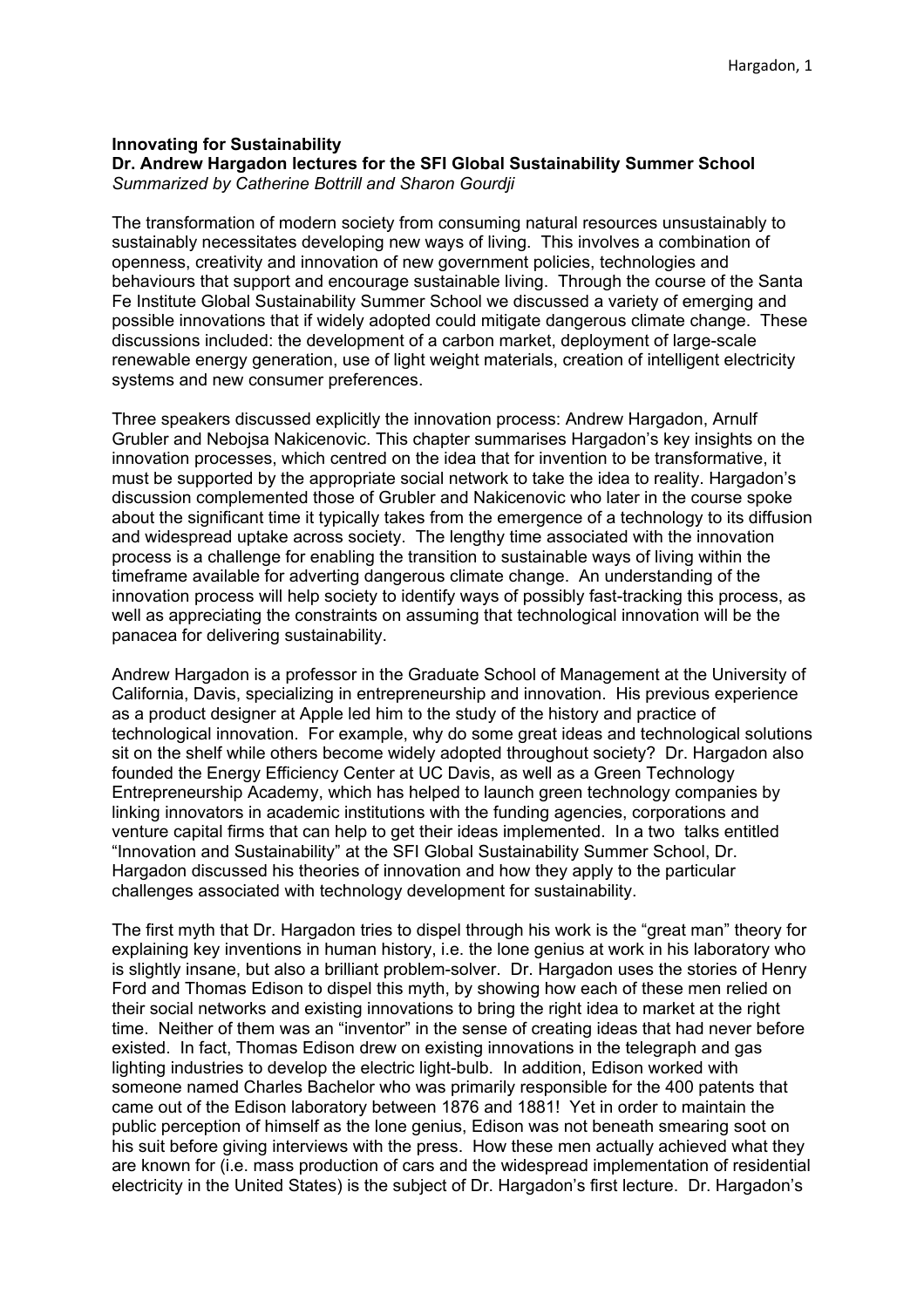second lecture continues to develop the same themes, but focuses more on the process of innovation and its diffusion in society through social networks.

## **Theory of innovation**

A textbook definition of innovation might be the "generation of novel, valuable and nonobvious ideas", although how this actually occurs is the subject of academic debate. Dr. Hargadon relies on a quote from the famous economist Joseph Schumpeter to make the point that we should not misequate invention with innovation. "As long as they are not carried into practice, inventions are economically irrelevant. And to carry any improvement into effect is a task entirely different from the inventing of it, and a task, moreover, requiring entirely different kinds of aptitudes."

In Dr. Hargadon's view, innovation is ultimately about connecting, not inventing. Innovation can be defined as moving existing ideas from where they're known to where they're not known, often in new combinations. This process also relies on two different practices requiring completely different skill sets: coming up with something new (i.e. creativity) and getting it done (or entrepreneurship). For most successful innovation efforts, these two practices have to happen simultaneously, usually in teams where this work can be divided across different kinds of people.

These current theories of innovation counter the tendency of society at large to focus on individuals as the drivers of change. For example, for the last 50 years or so, psychologists have "owned" the concept of creativity and primarily defined it in terms of individual character traits such as tolerance for ambiguity or fluency with new ideas. However, when starting to think about innovation as connecting what's already out there, Dr. Hargadon suggests that creativity should be seen as more than just an innate quality and also as a product of your environment. Humor provides a similar example, where a person's ability to be "funny" frequently depends on the situation where the person is telling the joke.

If one accepts the notion that innovation is ultimately about connecting people and ideas, social network theory, a modification of graph theory from computer science, can be used to map out people's networks, i.e who knows whom and who is talking to whom and how often. "Effective range" is defined as how far apart are the farthest people in a given network. Having a larger effective range increases the probability that someone will be able to take an idea from one corner of their network to another corner where it is not known and highly valuable. When everyone within your network only interacts with other people within this group, the effective range is narrower, lowering the probability of spreading a new idea throughout society at large. According to a number of academic studies, having a larger network is also associated with other personal benefits, such as quicker recovery from colds, less time to find a spouse or a job, resilience to stress, longer lives, etc.

### **Innovation adoption curve**

Inventions widely diffused throughout society will have transitioned through successive innovation adoption stages (Figure 1). Understanding the adoption progression of an invention from its early adoption to its mass diffusion through a population is critical for comprehending the innovation process. There are four key stages in the adoption of an invention: early adopters, early majority, late majority and laggards. The inflection points in the transition from one phase to the next are decisive in determining the diffusion rate and pervasiveness of the invention. An invention has limited significance unless people know of its existence, and it's coming into existence depends on the effective deployment and uptake through a social system rather than the value of the invention in and of itself. Innovation of inventions is about getting things done so that ideas have a realised value within society. Therefore, the social network surrounding the ideas is pivotal for when and how it gets uptaken by members of society.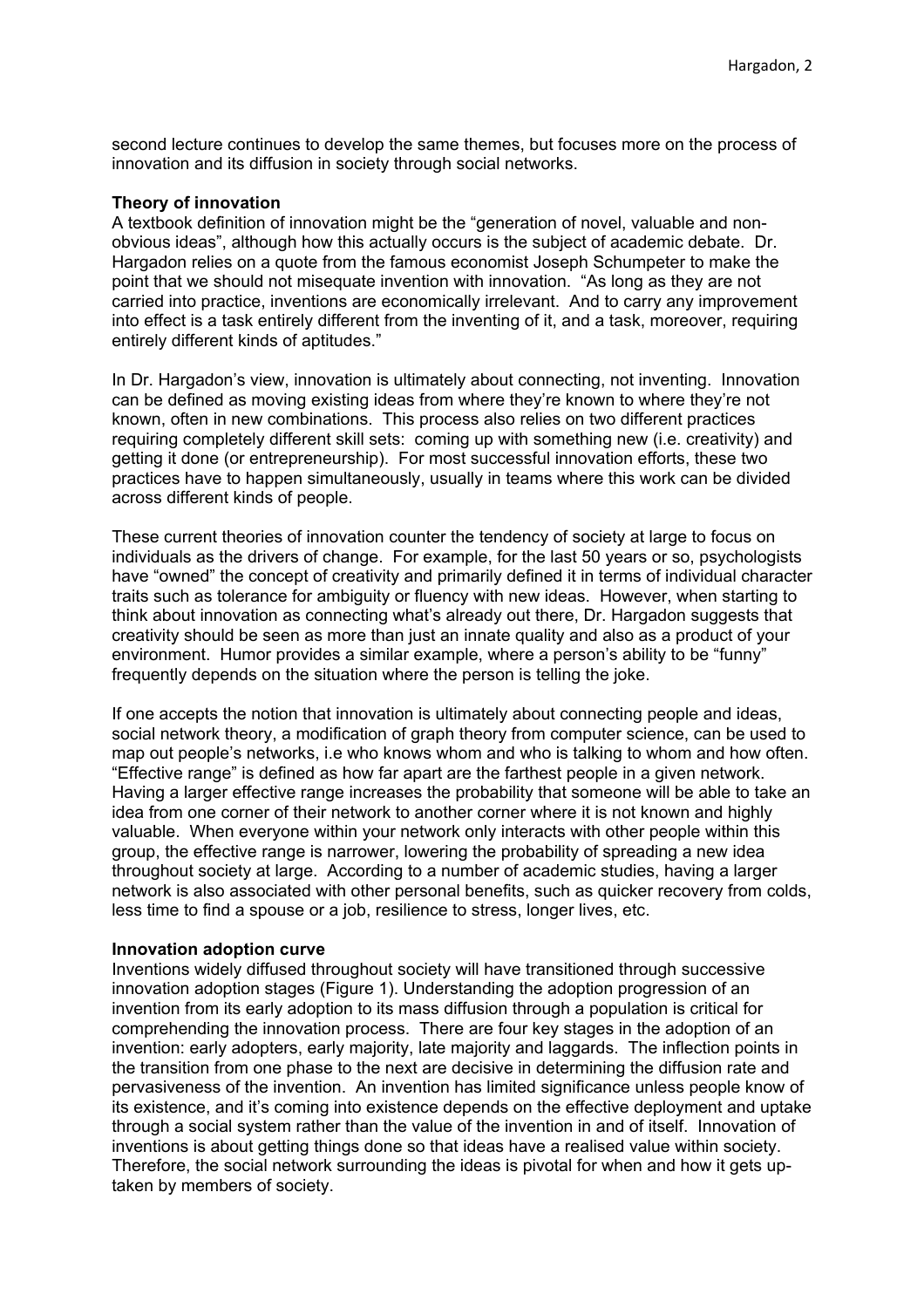



The first stage of innovation diffusion is characterised by early adopters who are pioneers of the invention. The task of the inventor group is to identify and target those likely to be willing early adopters of the invention. Early adopters will typically actively seek new inventions, while bearing the risks of invention failure; they will also pay a premium for the satisfaction of being a forerunner supporting a new invention of interest. These adopters are crucial in providing inventors with the ability to test, refine and strengthen capabilities of the invention so that any shortcomings can be resolved. The development of a robust invention with value in the early adopter stage can help the transition to the next stage of innovation diffusion: early majority.

The early majority stage is whereby the invention becomes more widespread as it is accepted as being of beneficial value to adopters. However, as with the first stage, uptake is not dependent solely on the quality of the idea in itself, but also on its strategic placement for uptake within the social system. The early majority is probably the most critical stage for widespread diffusion of the invention, as this is when the critical mass needed for supporting the invention is built. Successful diffusion at this stage requires particular attention be paid in two areas: 1) the social network of the inventor group, i.e. the right combination of strategic relationships are being built to scale deployment of the invention; and 2) the social network of the early adopters is positively exposing the next tier of adopters to the invention. If the social networks in either of these areas are not sufficiently open or built, there is the likelihood that the invention will be stalled in the diffusion process. The structure of social networks for the inventor group will probably have greater implications for the diffusion of the invention than the early adapter group. This is because if there is transitional fail from the first set of early adopters to majority adopters, then a good inventor network may be able to find an alternative route for diffusion of the invention.

The inflection point between early adopters to early majority is a point where the invention is credited to a person or group of people. These people may not actually be the true inventors of the knowledge, but rather they are the individuals associated with bringing the invention to the masses. For example, Al Gore is credited for making the "chatting classes" aware of climate change as a "real" problem. He effectively has been the spokesman for 2,500+ scientists that have published an authoritative scientific evidence base of present and future anthropogenic climate change. His involvement in the agenda resulted in a great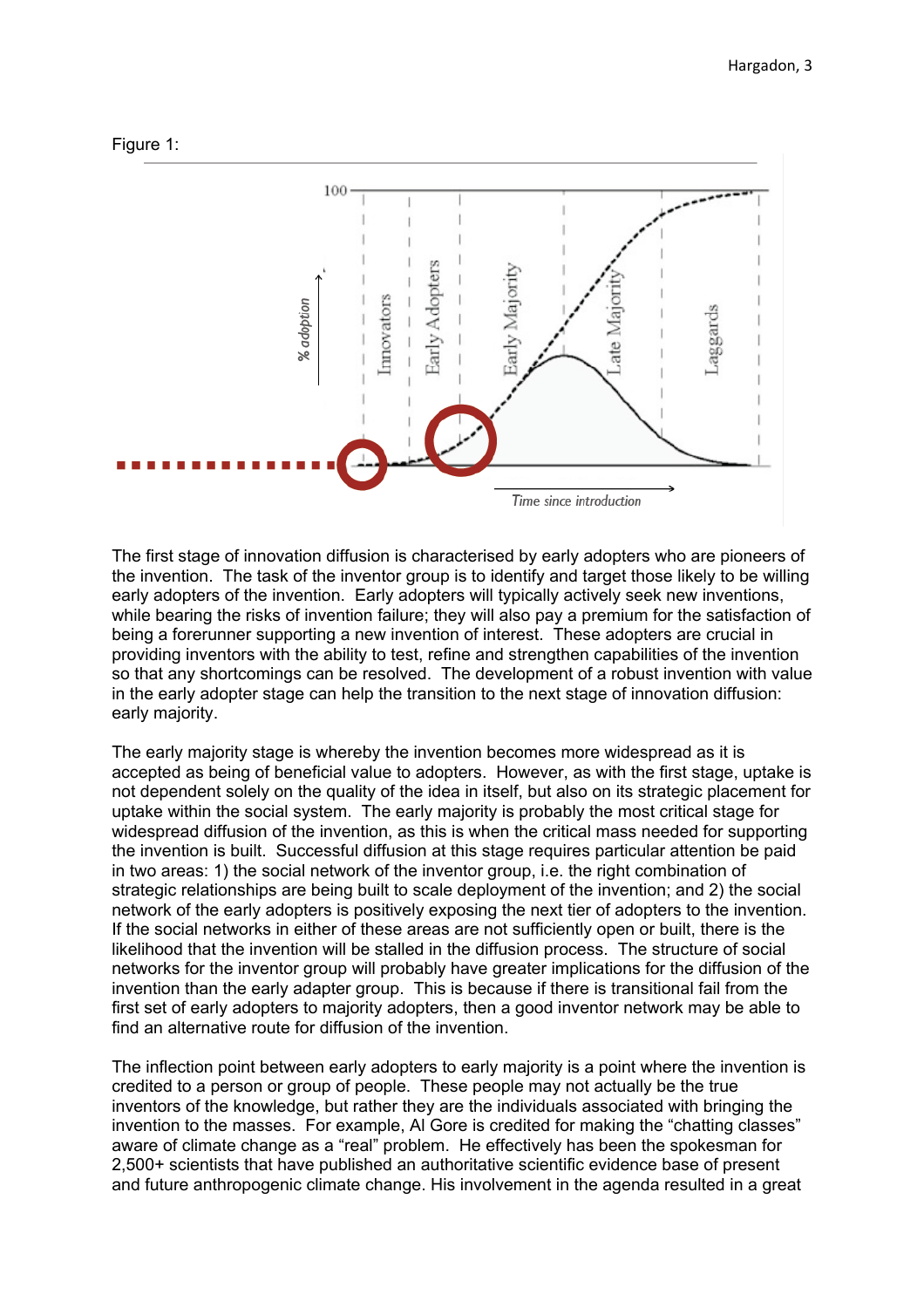proportion of society (i.e. the early majority) accepting that people are causing climate change.

The third stage of innovation adoption, known as late majority, is when the invention has become so ubiquitous that it is normalised within the social system. This is because the invention is widely perceived to hold beneficial value to adopters and also adoption costs are low and the risks are minimal. Successful diffusion at this stage of the invention will be due to the extensive social network of the inventor group, which will have created strong strategic relationships to catalyze the invention to all corners of the social system. The original inventors at the early and late majority stages are likely to represent relatively small components of the social network that is now driving the invention forward, as many other crucial connections will be in operation.

The end tail of the innovation adoption curve is the fourth stage, referred to as the laggard adopter stage. These adopters are typically slow and/or resistant to the uptake of the invention for a variety of reasons, such as they have close social networks, so do not have exposure to or trust of external information sources. The successful diffusion of an invention will not depend on the uptake by laggard adopters because for the most part this group comprises only a relatively small proportion of the social system.

# **Case studies in successful innovation**

Dr. Hargadon draws on historical research to provide three case studies that illustrate his ideas about innovation, social networks and technology diffusion. First, he describes the story of Henry Ford, the Model-T, and the mass production of automobiles in the United States. Then, he discusses Thomas Edison and his "invention" of the electric light-bulb as well as other inventions which came out of his Menlo Park lab in the late  $19<sup>th</sup>$  century. His third major case study focuses on James Watt and his improvements to the steam engine in 18<sup>th</sup> century England.

# *Henry Ford and the mass production of the Model-T*

Henry Ford did not invent the automobile. In fact, it had been invented 20 years earlier, and the Ford Motor Company was the  $4<sup>th</sup>$  auto company started by Henry Ford. However, the Model-T became the car that spread throughout American society in the early  $20<sup>th</sup>$  century as an affordable purchase for the masses. People in the United States at that time had been clamouring for an affordable car for about 10 years, for one reason due to concerns about streets polluted with horse waste! By perfecting the process of mass production, Ford's factory was able to ramp up production from only 1600 cars per year in 1906 to 265,000 cars per year in 1914.

What is mass production exactly? It consists of four key component technologies:

- 1) Interchangeable parts, e.g. tires which could fit on any car coming down the line. This technology allowed the production process to achieve higher economies of scale than was previously possible.
- 2) Continuous flow production, i.e. moving work through a factory in a slow, steady, orderly process. This allowed for barges of iron to arrive at one end of the factory, at the same time that finished cars were emerging from the other end.
- 3) Assembly line, i.e. people performing a simple task as the work moves past them in the factory. According to Henry Ford, "for 8 hours a day, the men have to become part of the machine."
- 4) Electric motor, the technology that made all this possible. Prior to Ford, factories were powered by steam engines, which had to be built for the ultimate capacity of the plant, leading to underutilization for most of the plant lifetime. In addition, when the steam engine broke, the entire factory had to shut down to wait for repairs. However, multiple electric motors can be used to power a plant, so that they can always be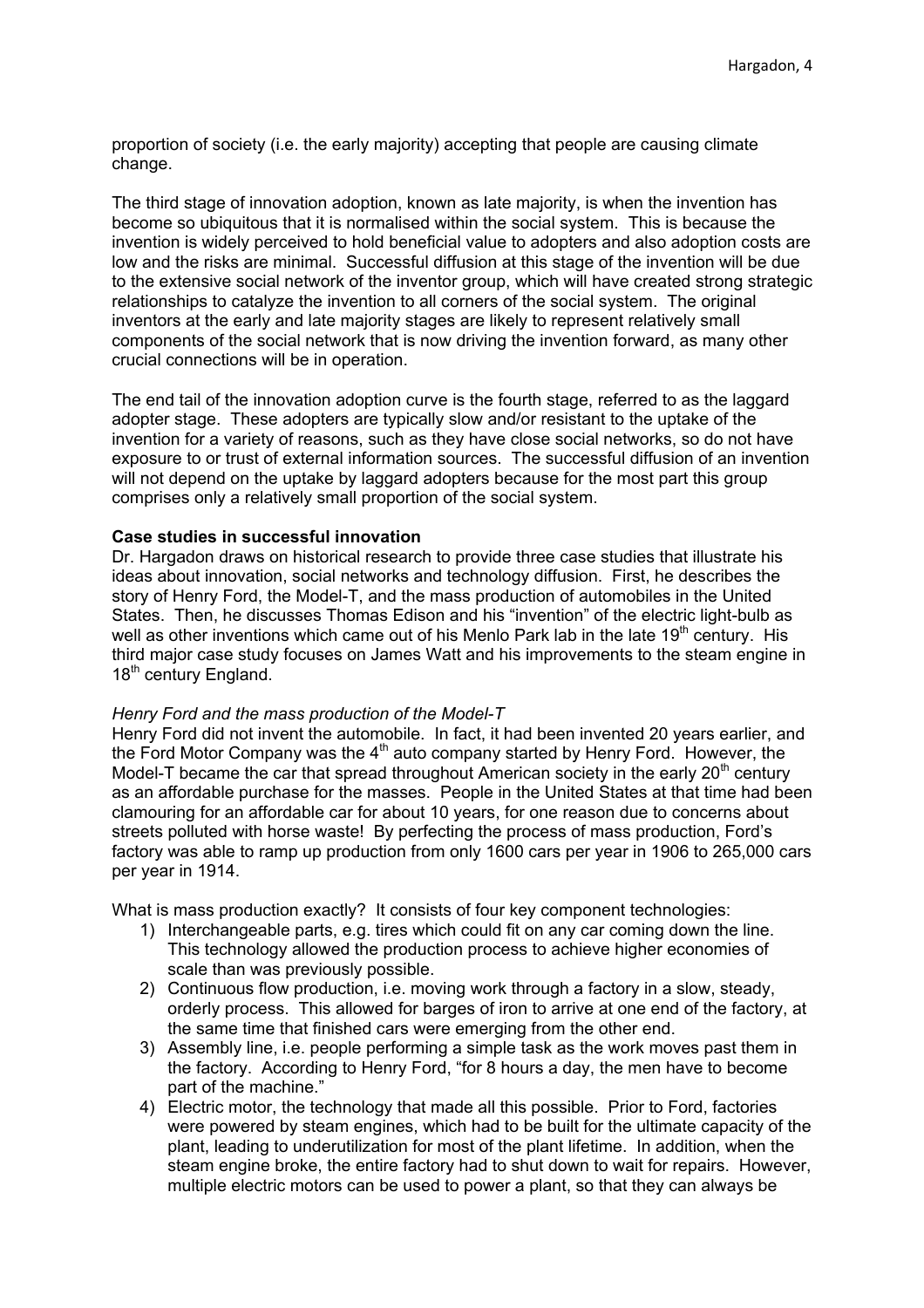added later as the capacity of the plant grows. In addition, maintenance on one electric motor does not affect production in other parts of the plant.

Ford invented none of these four component technologies for mass production. Instead, his innovation lay in bringing them all together. In fact, interchangeable parts had been previously invented in the machine tool industry for armoury production. When large armies had broken rifles, it was much easier to fix them with interchangeable parts. Continuous flow production was already in use in granaries and breweries at the time, from which Ford bought equipment for his factories. Assembly line production had been notoriously documented in the meat-packing industry by Upton Sinclair's The Jungle, published in 1906. Ford's engineers went to the meat-packing industry plants to study their methods of production, and Ford was famously remembered to proclaim "if they can kill cows and pigs that way, then we can build cars that way!" As for the electric motor, Henry Ford got his start working for the Edison Electric Company where he became very familiar with this technology.

Henry Ford himself was aware of the fact that he was not an "inventor" in the popular sense of the word, but rather a "connector" who relied on his network to pull together ideas from many different existing industries. When called to testify before Congress about the invention of the internal combustion engine, he said "I invented nothing new. I simply assembled into a car the discoveries of other men behind whom were centuries of work... Progress happens when all the factors that make for it are ready, and then it is inevitable. To teach that a comparatively few men are responsible for the greatest forward steps of mankind is the worst sort of nonsense."

### *Thomas Edison and the invention of the electric light bulb*

Thomas Edison's lab opened in 1876 with the public proclamation that it would produce "a minor invention every 10 days, and a major one every 6 months." The first lesson to take away from this statement is that successful innovation requires good public relations! However, Edison's lab was also enormously productive, producing 400 patents and all major inventions that Edison is known for within the next five years of the opening of his Menlo Park lab. While relying on a team of "muckers" who worked for him to actually do the inventing, Edison's genius relied on his ability to take ideas from where they were known, e.g. the telegraph industry, to where they had not yet arrived, e.g. the gas lighting industry.

What were some of the key inventions emerging from the Edison lab? The stock-ticker was the first commercial product successfully developed. This pieced together existing technology in the form of a typewriter, a telegraph line, and a telegraph boy who could type in gold prices in order to relay this information from the floor of the stock exchange to J.P. Morgan's office. The second major invention was the mimeograph pen. This was also originally a component piece of an incoming telegraph machine, only with some wire and batteries added on. This pen with an oscillating needle also was sold to the tattoo industry to become the first electric tattoo needle. Finally, and most famously, Edison is known for the invention of the electric light-bulb. As with many other myths, Edison did not in fact invent the first electric light-bulb. In fact, his patent for the incandescent bulb was turned down by the U.S. patent office, as it had already been invented 35 years earlier. However, Edison saw how his ideas in electric bulbs could be combined with other ideas in electric generation and a good business model (i.e. installing equipment in the house and billing for electricity on a monthly basis) to lead to widespread household use of electricity. As such, Edison gets credit for "inventing" the light-bulb.

Edison's innovation in regards to the light-bulb was primarily in finding ways to put old ideas together, and in turn putting these ideas in a form that could be easily adopted. His stated objective was to "replace lighting with gas with lighting by electricity; not to make a large or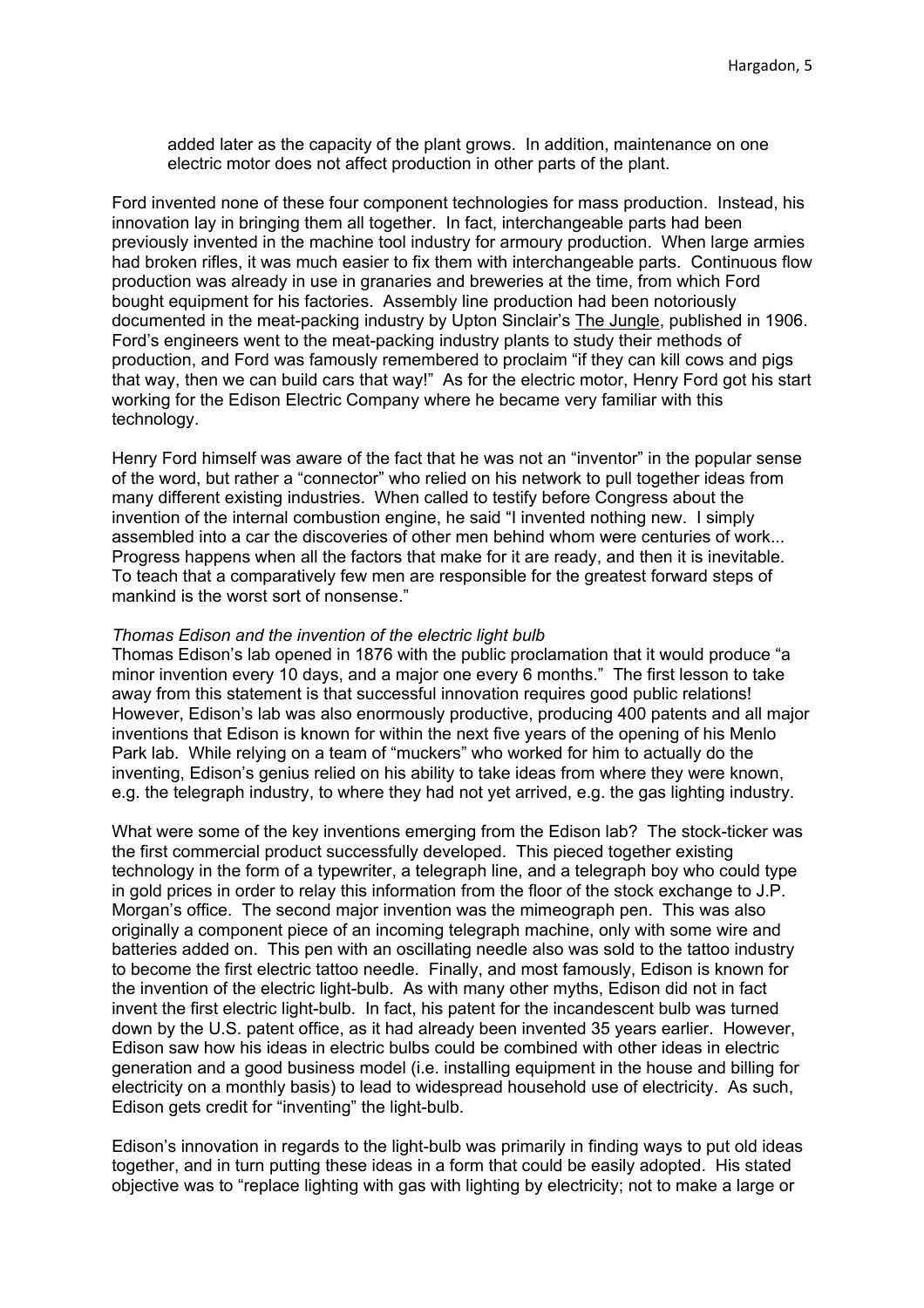blinding light, but to make a small light with the mildness of gas." In fact, he started with a 40 watt lamp, but reduced its size to 15 watt in order to mimic the light produced by existing gas lamps. In a review of the new technology, the New York Post offered the compliment that from the outside, it was impossible to tell if a home was lit by gas or the new electric bulb! This perception was critical to the widespread uptake of the electric light-bulb; Edison's new model gave people their existing behaviour with only subtle changes.

#### *James Watt's steam engine*

The importance of the innovation adoption process can also be illustrated well with the historical example of James Watt's invention of the steam engine. The widespread adoption of the steam engine was the result of three critical factors: the drive for energy efficiency, the network supporting Watt and his idea, and the profound differences caused by small changes. Steam engine technology had been around for 50 years already when Watt began working on it. However, the existing engine technology developed by Thomas Newcomen was highly energy inefficient, creating a bottleneck for coal extraction. Therefore, Watt set about using the scientific method to improve the energy efficiency of the engine, as there was already evident demand for early adoption of the technology by the mining industry. He focused on the energy efficiency of the separator condenser element in the steam engine, as he figured by getting the cylinders smaller they could move faster and the engines could be smaller. As a result of cylinder improvements, it would be possible to put the engine in more places and for it to have more applications. However, Watt was not creating revolutionary invention but evolutionary change in steam engine technology.

A crucial element for improvements in the steam engine to be successfully adopted was to have the financial investment so that Watt could transform his conceptual ideas into a prototype and then a market product. Initially Watt financed work on the invention himself; however, he quickly ran out of his own financial resources. Recognising he did not have the financial wealth or business acumen for driving his ideas forward, he realised he needed to create the necessary partnerships through his social network. He found an angel investor in John Roebuck to support his work in return for a share of the profits should the invention transpire to be commercially successful. However, even with Roebucks' financial support, Watt realised it was not going to be sufficient especially when Roebucks own financial situation became precarious. By happenstance, Watt met Matthew Boulton when travelling and thought him a strong additional prospective business partner alongside Roebucks. Boulton was a highly successful new industrialist with a business in metal welding various products, which Watt identified as offering a good synergistic relationship for what he was trying to achieve. However, Roebuck was resistant to involving Boulton in the steam engine project despite the case that Watt put forward for them all joining forces. Boulton did though eventually come onboard when Roebuck went bankrupt, as Boulton was able to buy out Roebuck's shares. Boulton had Watt move to his factory where Watt could work with his team of skilled engineers and craftsmen to build a working prototype. In addition, Boulton used his own social network to introduce Watt to James Wilkinson, who had successfully invented a way to bore precise holes into cylinders. This greatly facilitated the construction of a working steam engine prototype. With the working prototype and Boulton's manufacturing facilities, it was possible to meet the early adopter demand already existing in the mining industry.

# **Challenges in Innovating for Sustainability**

After discussing the theory of innovation and social networks and illustrating these with historical case studies, Dr. Hargadon turns to the special challenges associated with innovating for sustainability. Through the example of Thomas Edison, he first stresses the need to find a foothold in the market before any type of revolutionary change can take place. However, introducing "sustainable" products into the marketplace by definition implies the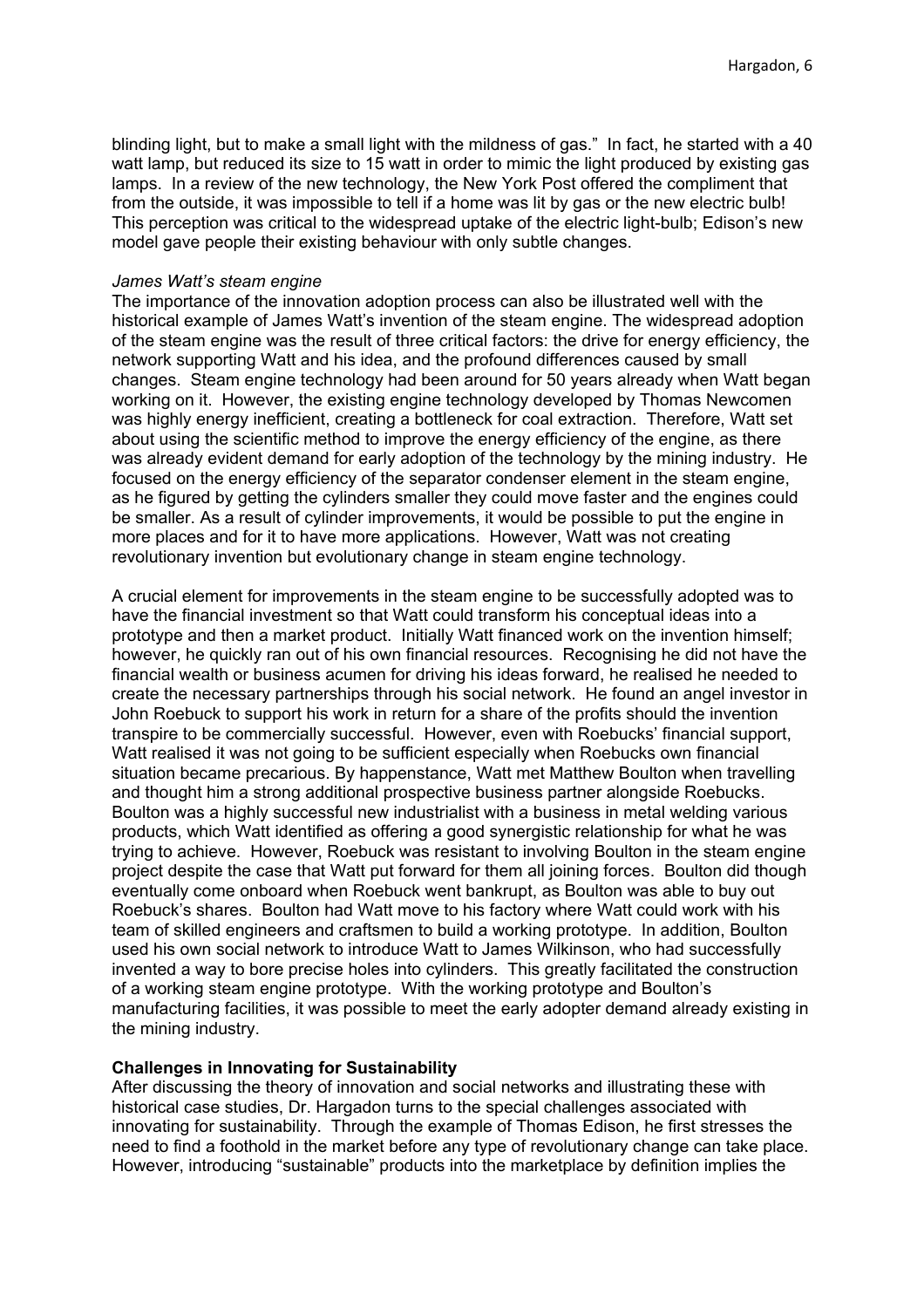substitution of existing infrastructure and ways of doing things, which is a much larger challenge than introducing completely new products.

Dr. Hargadon introduced a simple 2x2 framework in order to illustrate the market environments into which different types of innovations are introduced (Figure 2). The vertical axis on this diagram describes the spectrum between a product and a system. Is the innovation a simple product, or does it have to fit into an existing system, e.g. the current electricity generation and distribution system? The horizontal axis shows the spectrum between a Brownfield (or an industry with existing factory infrastructure, unions, etc.) and a Greenfield (a new industry without any of these entanglements). Greenfields are where most success stories of innovation take place, e.g. Google at the start of the internet, or Apple at the start of the personal computer industry. It is much more difficult to innovate within a Brownfields system given the inertia and capital investments associated with current practices. A perfect example is the U.S. auto industry where pension payments to retirees and unionized labor have made it very difficult for the industry to restructure itself to avoid bankruptcy.



However, Brownfields systems are where innovation for sustainability must occur. These old systems, which are big, diffuse, reliable, toxic, regulated, cheap, bureaucratic, political, capitalized, inertial, etc., are the ones which must be replaced in order to reduce industrywide energy consumption and other impacts on the environment. So, how can sustainability innovators go about meeting the challenges of designing and innovating for this sector?

Dr. Hargadon introduces three characteristics of designing for sustainable solutions within a Brownfield environment:

- 1) "Displace current technological solutions and practices with more sustainable ones." This challenge is not about creating new solutions, because often new solutions increase market demand and just end up increasing energy consumption! For example, advances in computing have only increased the demand for more server farms and data storage devices.
- 2) "Build from existing ideas, people, and artifacts and address existing needs." This comes back to the idea that innovation is about connecting what's already out there,

Figure 2: